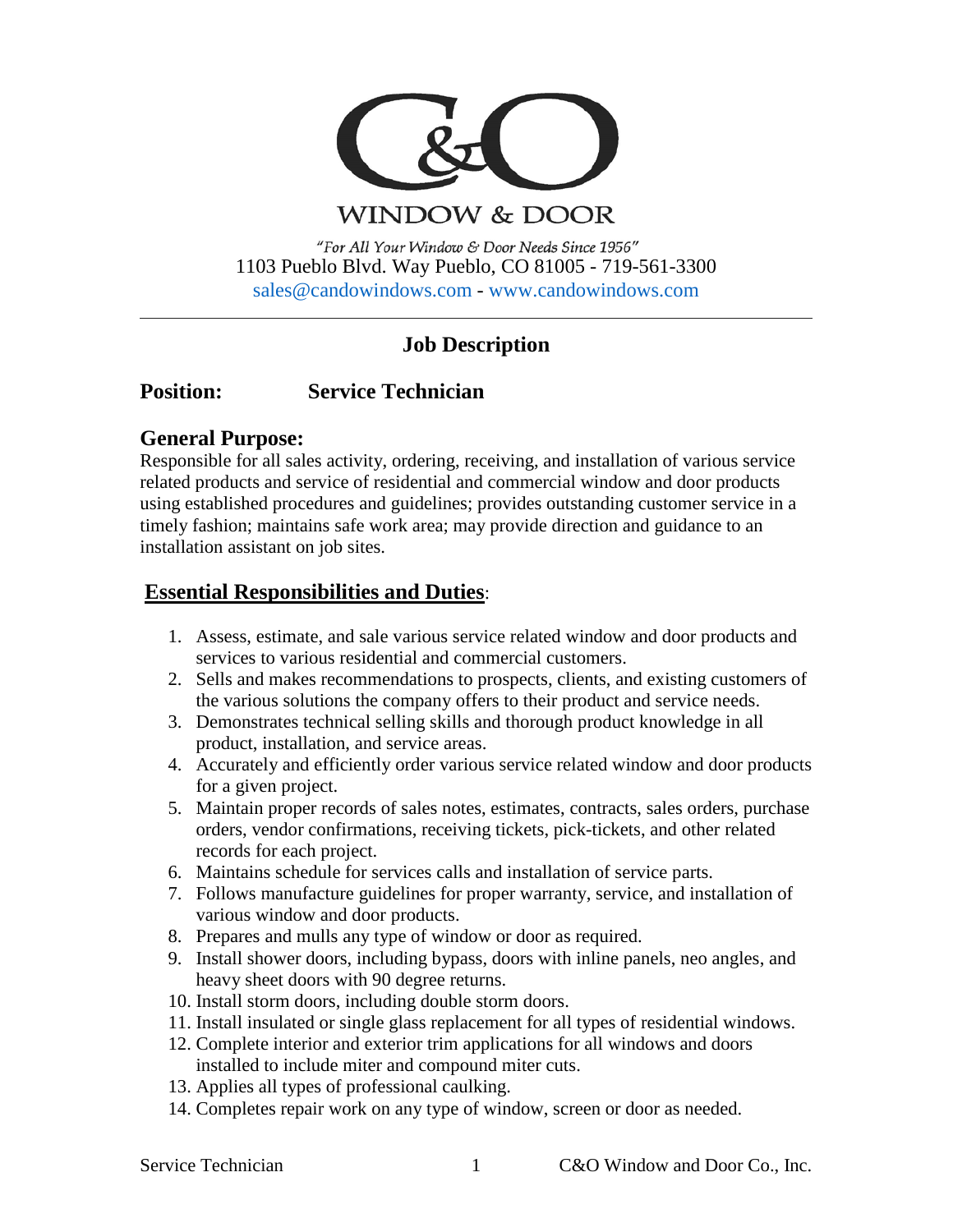- 15. Prepares in advance of installation the necessary tools, equipment, and materials needed.
- 16. Maintains job installation daily work sheets for time and materials used, completes records for construction superintendent and other records as needed.
- 17. Coordinates installation with customer, office personnel, other installers, warehouse, and delivery personnel on daily activities scheduled.
- 18. Performs a variety of general labor duties including keeping job site clean and safe, disposing of unnecessary materials.
- 19. Maintains vehicle, equipment, and tools in working order.
- 20. Provides and requests information from customers and/or contractors as needed.
- 21. Perform related duties and responsibilities as required.

## **Job Qualifications:**

### **Knowledge of:**

- Computer software applications such as Microsoft Office suite, accounting software, and various estimating software.
- OSHA safety policies and compliance with safety requirements.
- Basic interpretation of blueprints, detail sheets, fabrication, and flashing applications and construction worksites.
- All safety requirements and hazardous safety glazing applications and locations.
- Installation Specifications for product and materials sold.
- Power tools and equipment, including table saw, chop saws, circular saws, reciprocating saws, and all other tools associated with the installation of all types of window and doors.
- Basic mathematical calculations.
- Building codes and regulations.

### **Ability to:**

- Deliver exceptional customer service.
- Analyzes and resolves work site problems, or assists others to solve installation problems to meet customer expectations.
- Coordinate and lead the activities of other workers on the job site.
- Decide, establish, lay out and plan the activities and materials required for proper installations.
- Analyzes and resolves work site problems, or assists others to solve installation problems.
- Coordinate and lead the activities of other workers on the job site.
- Cut stucco, siding, and work with masonry openings and all other exterior fascia.
- Safely set up and use scaffolding or operate power lifts.
- Operate all power tools and equipment.
- Establish and adjust work procedures to meet installation schedules.
- Understand and follow oral and written instructions.